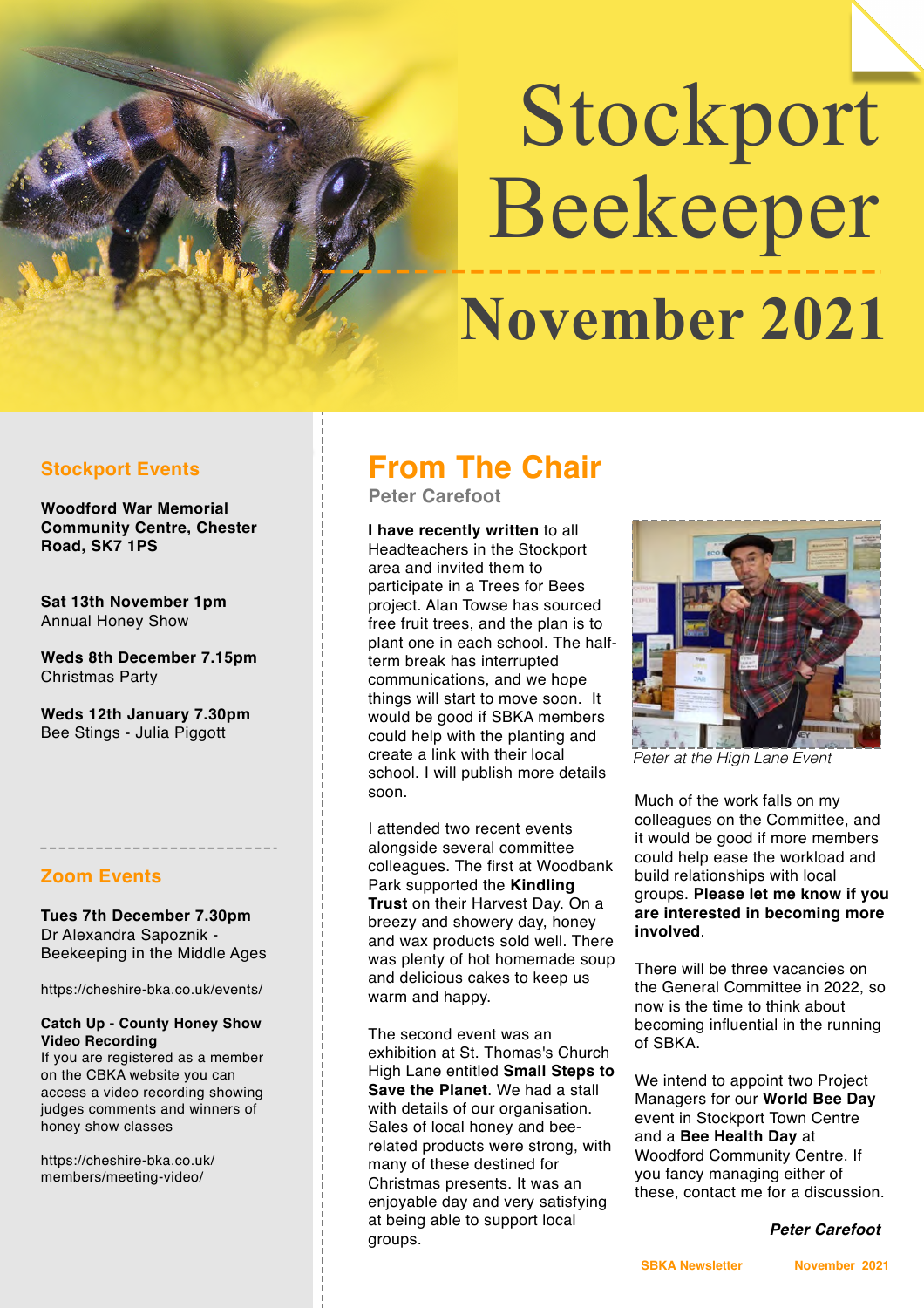

**Who's on the Committee?**

Peter Carefoot - Chair

Paul Wheeldon - Vice Chair

Roy Brocklehurst - Apiary Manager

David Lilley - Deputy Apiary Manager

Tricia Watkins - Programme and Events Manager

Pat Booth - Honey Show Manager

Colin Booth

Alan Towse - Education **Secretary** 

Brian Gee

Liz Sparkes

Alistair Taylor - Treasurer

Steve Donohoe - Secretary

#### **Next Committee Meeting**

Thursday 13th January 2022 at 7.15pm Woodbank Meeting Room *(Committee members only)*





*Stockport BKA stand at the 'Small Steps to Save the Planet' event* 

# **From The Apiary - Peter Carefoot**

October is usually straightforward in my beekeeping calendar. After the honey has been extracted and the supers cleaned by the bees, I feed, where necessary, with inverted syrup. This year three of my four production colonies have not been interested in storing the syrup. They have taken the syrup slowly, and I think they are simply using it for immediate use. My double brood colony is taking it for storing but has started to slow down. The daytime temperatures have been balmy, and the bees have been very active. S and I have been clearing brambles and branches from the apiary. I was in a t-shirt until the bees started to get too interested, and I put on the veil.

All the colonies are very active, and on October 27, there was a good showing of new bees in the midday sun. The balsam has now finished. The ivy has been good this year but has all but gone too. The bees have been bringing big loads of ivy pollen all through October, and I suspect there are a lot of bees inside. I now wonder if they have enough stores. I am reluctant to check the boxes; I prefer to let the bees get on with their winter set-up. I will keep a veryclose watch on stores, and I have fondant packs ready for use.

On the farm, the one-eyed gander

has finally died naturally. Its place in the pecking order was taken by an aggressive gander who has spent the last couple of weeks bossing everything that gets in its way, including me. I admit to being a bit apprehensive when he comes running and hissing. He should calm down soon until nesting time in the springtime, when he will start his posturing again.

I have finally started jarring the honey. I am not enthusiastic about the process of honey extraction through to putting it in jars and tend to procrastinate until pushed. The pushing this year, as always, is from neighbours and family wanting honey. Just another 150 jars to fill.



*Fondant can be used to feed bees in winter/ early spring if they need it*